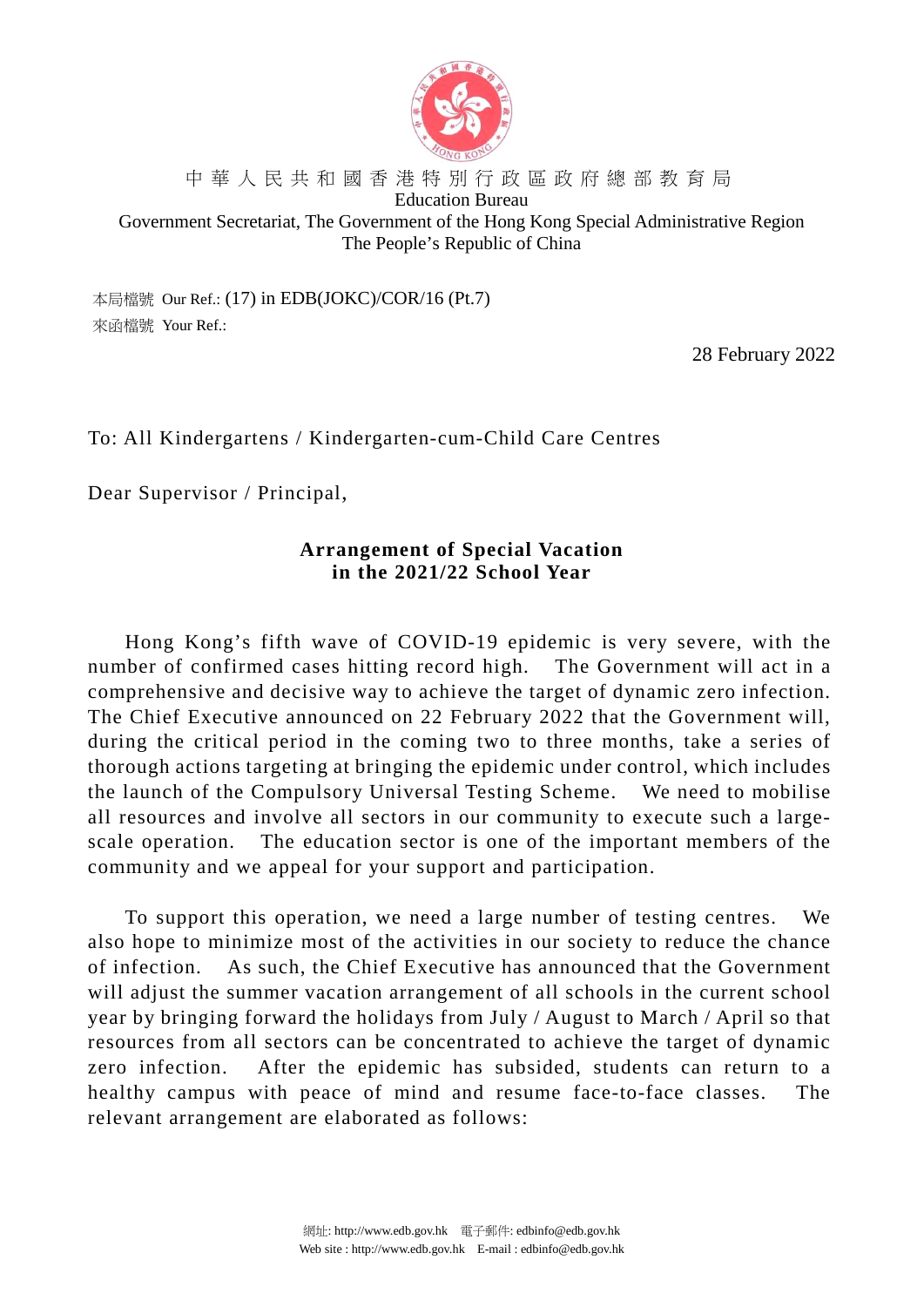### **Swapping of Vacation**

- The original summer vacation of schools will be brought forward from July / August to March / April (hereafter referred to as the special vacation). In principle, the special vacation will start from 7 March 2022, connecting the Easter Holiday, to the last day of the Easter holiday originally scheduled by individual schools. The last school day in the current school year is 12 August 2022.
- Considering the operational need of schools and noting that some schools might need more time to prepare for re-structuring the teaching schedule, organising learning activities, redeploying manpower resources and reassigning school administrative duties, flexibility is allowed for schools to start the special vacation not later than 17 March 2022, and make corresponding adjustment to the last school day.
- The summer holiday of kindergartens generally ranges from around two to six weeks. To allow both schools and students reasonable time to prepare for the new school year, the basic principle is that there should be at least two weeks' time for schools to make preparatory work before commencement of the new school year, with the remaining holidays to be arranged in March and April, connecting the Easter Holiday as far as possible. Prior to the commencement of the special vacation, schools should follow their original schedules to support students to learn at home.
- The last day of the current school year is 31 August 2022, and the first school day of the 2022/23 school year is 1 September 2022. For individual kindergartens which start the new school year before 1 September, schools should take into account the need to have at least two weeks' time for making preparatory work before the new school year when considering the date of starting the special vacation and the corresponding adjustment to the last school day.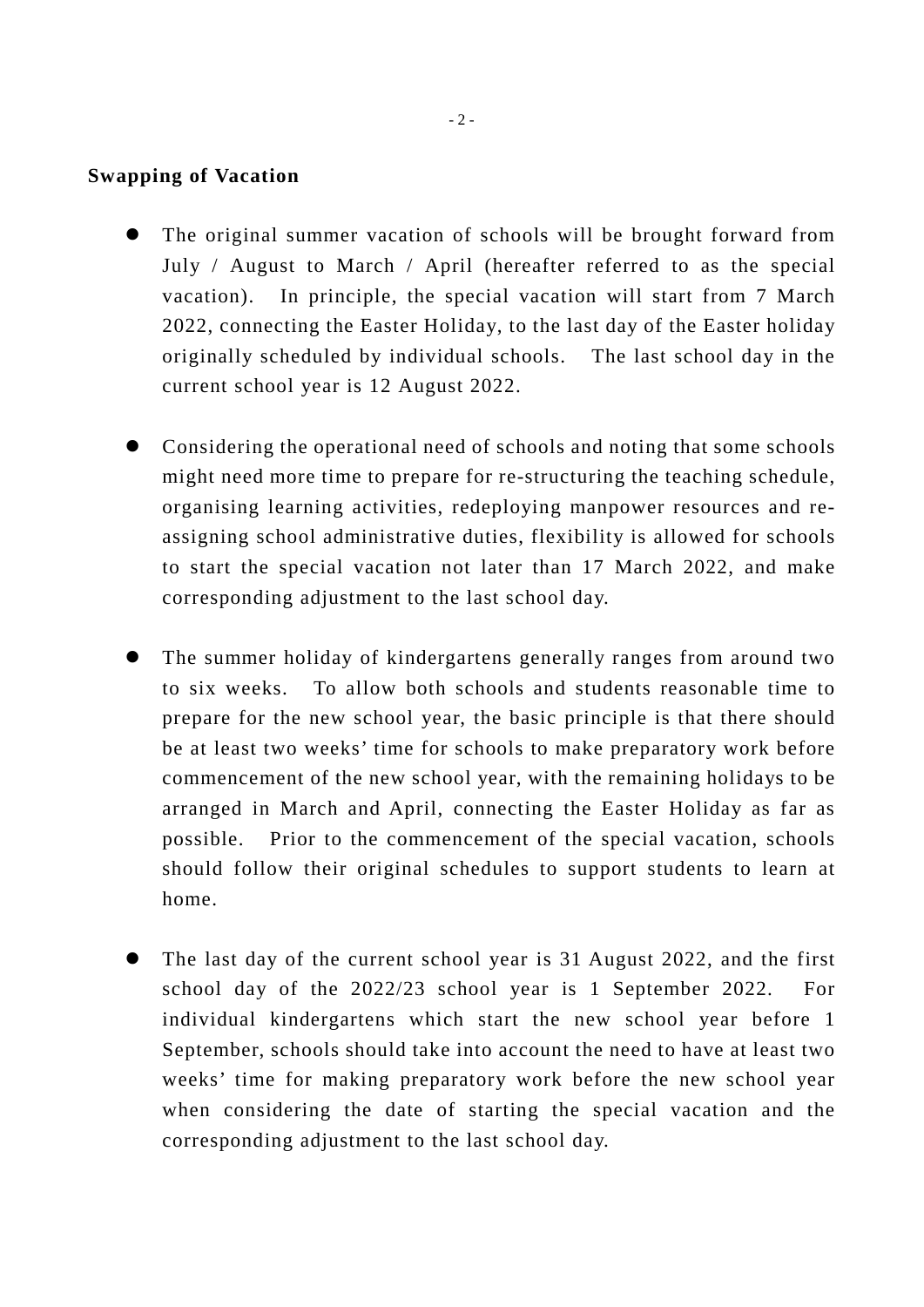- During the period of special vacation and the Compulsory Universal Testing, school staff and students should not go back to school unless they are back for vaccination or testing.
- If the epidemic has subsided and the situation allows, classes will be resumed after the end of the Easter holiday as originally scheduled by schools. We expect that kindergartens and primary schools may resume face-to-face classes first.
- Kindergartens should refrain children from prolonged use of digital screen gadgets. They should also remind children to take appropriate rest for their eyes when using these gadgets. Hence, in principle, e-learning in the form of real-time online teaching is not suitable for kindergartens. Kindergartens can adopt other modes to facilitate children to continue learning at home and help them sustain their curiosity and motivation for learning. The Education Bureau (EDB) issued a letter to all kindergartens in May 2020 disseminating certain principles and strategies in supporting kindergarten students to learn at home for schools' reference. Kindergartens should also make use of the additional resources provided under the Gift Book Scheme and Do It Yourself Handicraft and Learning Package Scheme to support students' learning at home.
- For kindergartens being used as testing centres, other than the staff who are essential to the school operation, no other staff should be arranged to go back to school during the period. These schools should consider when to start the special vacation, and make appropriate arrangements prior to the special vacation, including supporting students' learning at home.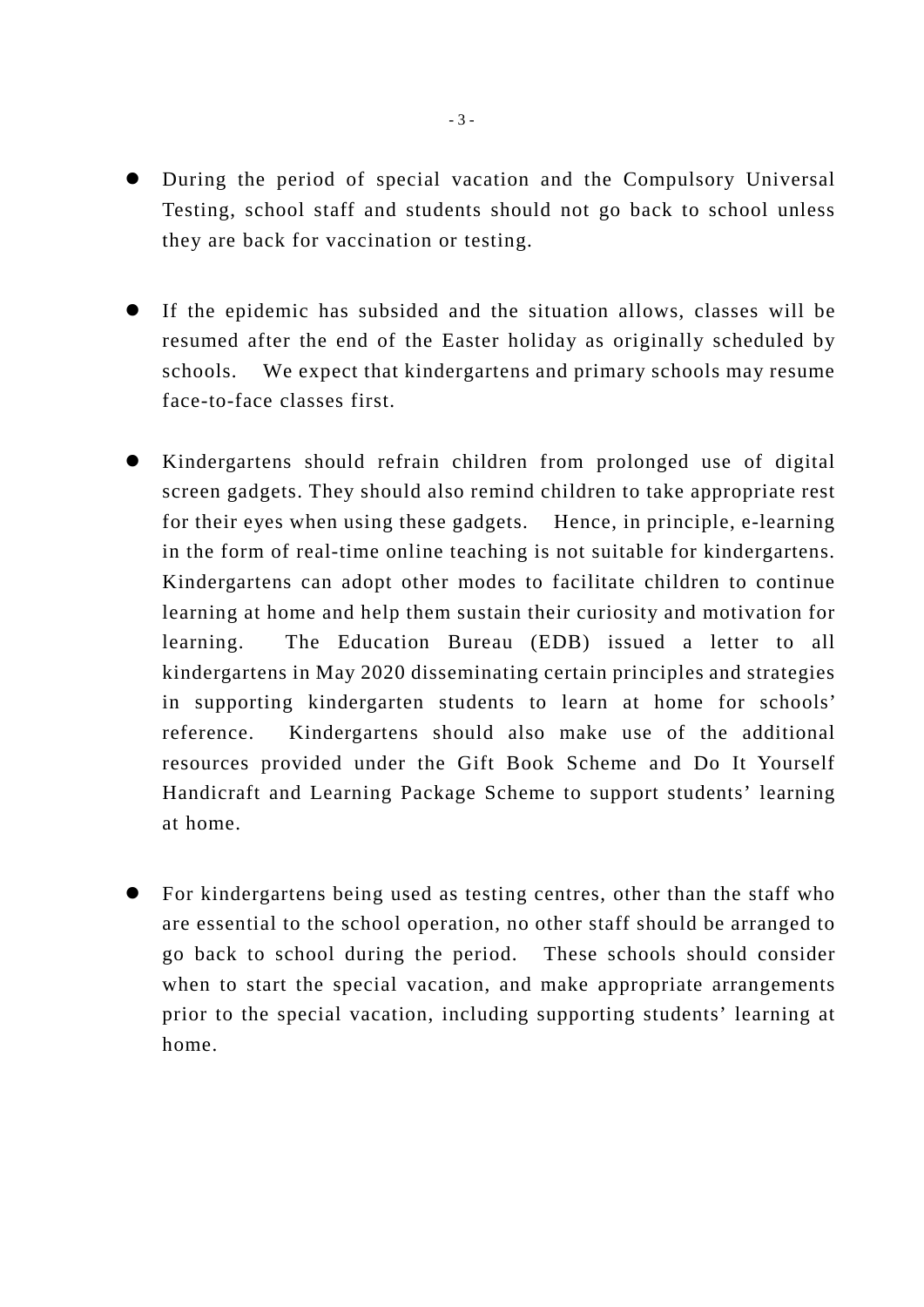#### **Administrative Arrangements**

- In principle, relevant arrangements made by schools in previous summer vacations are also applicable to the special vacation. During the special vacation, schools are not required to keep their campuses open. To reduce the risk of infection, parents should keep their children staying at home as far as possible during the special vacation and suspension of face-to-face classes. If individual parents, due to special circumstances, have a genuine need to send their children back to school, they should contact and liaise with the schools in advance for any possible assistance.
- To avoid confusion, kindergartens charging tuition fees are advised to follow the prevailing arrangement for collecting fees from parents, and changes are not required. Schools may apply to the EDB if there is a practical need to amend the number of instalments shown on the Fees Certificates.
- Owing to the vacation adjustment, schools may be unable to fulfil the contracts signed with service providers or suppliers as planned, and some employment contracts may also need to be revised to meet the operational needs of schools. In addition, schools should study carefully and rationalise all the relevant administrative arrangements and details concerning student admission, time-tabling, staff recruitment, contracts, benefits, paid annual leave, maintenance works, etc. Schools have to examine the various arrangements and the content of contracts as soon as possible, with a view to reaching agreement with service providers, suppliers, staff and other stakeholders following the general principles of the Employment Ordinance and other guidelines of the EDB as far as possible. After obtaining consent from the School Management Committee, schools can adjust the arrangements/details of services to accommodate vacation adjustment, and keep parents informed of the relevant changes. In case there are problems in the implementation of the required details, the EDB will handle such cases in a flexible manner as far as possible.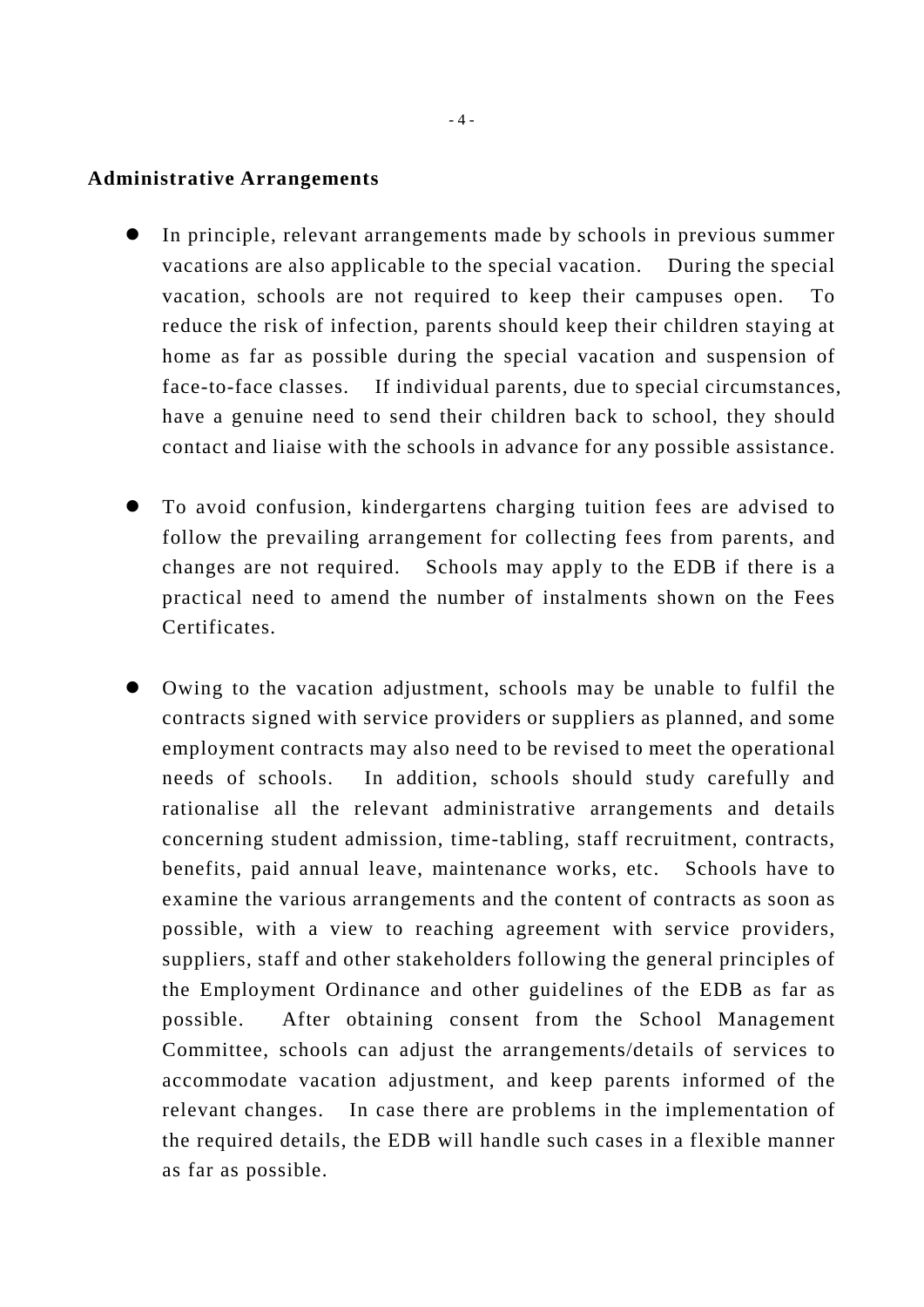## **Points to Note for Anti-epidemic Arrangements**

### Arrangements for COVID-19 Vaccination

- As the epidemic situation is severe in the community, the EDB strongly urges parents and schools to race against time in the coming two to three months to arrange eligible students to get vaccinated as early as possible to protect themselves. A high vaccination rate will help construct a more effective protective barrier and create favourable conditions for early resumption of face-to-face classes.
- Apart from vaccination arranged by parents themselves, during school holiday and suspension of face-to-face classes, the EDB encourages more schools to continue to facilitate and encourage students to get vaccinated in accordance with their school-based situation, including arranging onsite vaccination or group booking to Community Vaccination Centres, etc. Should schools have difficulties or enquiries regarding the vaccination arrangements, they can contact their respective Senior School Development Officers / Senior Services Officers for appropriate support and assistance. School should also pay attention to the updated information on the various facilitation measures on student vaccination promulgated by the EDB and the Civil Service Bureau.

### Implementation of "Vaccine Pass"

 "Vaccine Pass" has been implemented starting from 24 February 2022. Except for those who are granted exemptions, all school staff, persons providing on-campus services and visitors have to have received the first dose or otherwise they will not be allowed to enter into school premises. Teachers or school staff directly employed by schools who have received only one dose of vaccination should receive the second dose of vaccination during the period within eight weeks after 24 February 2022 (i.e. before 21 April 2022). The above measures would still be put in place during school vacation or suspension of face-to-face classes. The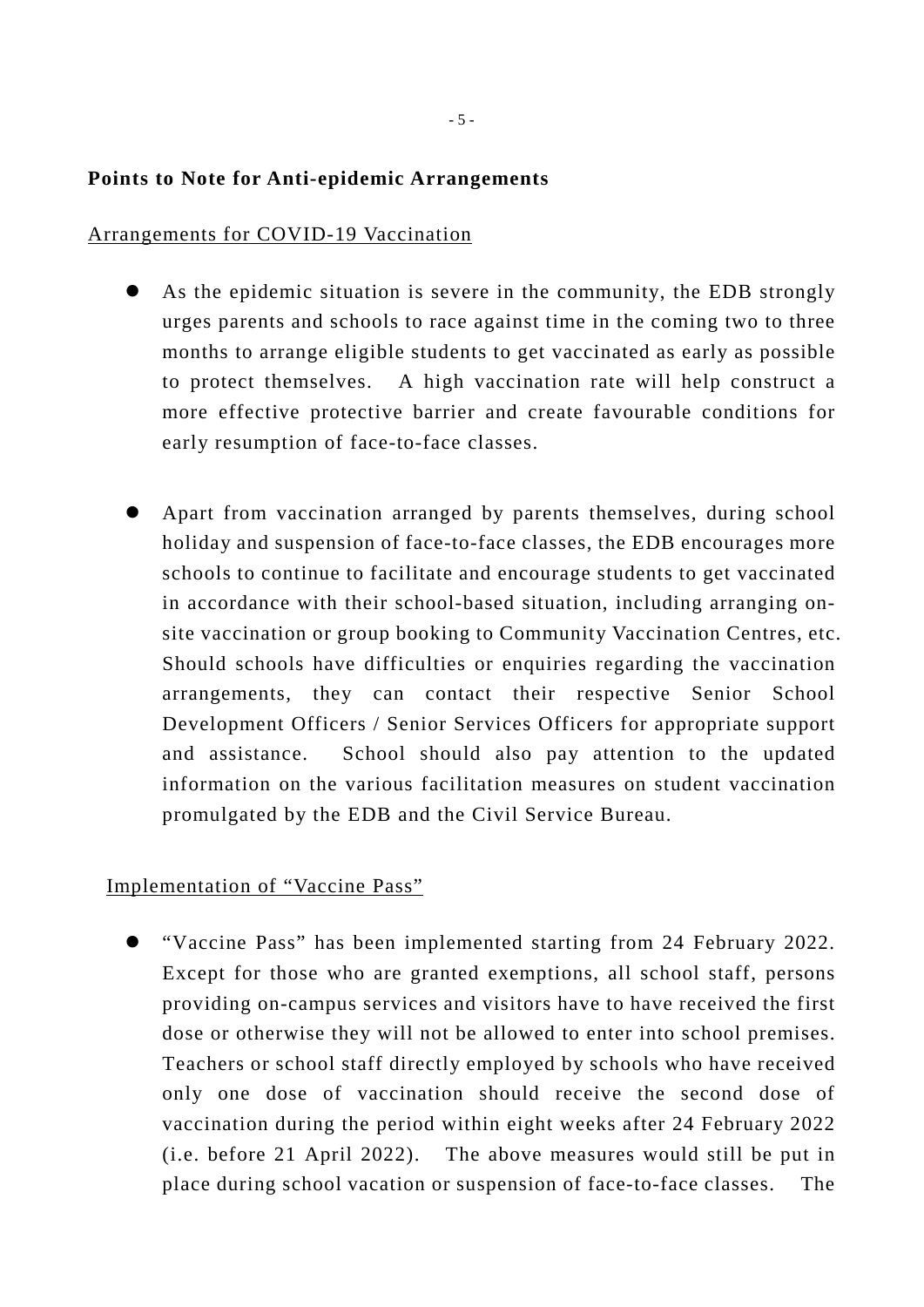"Vaccine Pass" arrangements are not applicable to students. Parents accompanying their children to receive vaccinations or parents/guardians planning to receive vaccination in person on school campus are exempted from the requirements.

# Anti-Epidemic Measures

- Schools should remind parents to pay close attention to the physical and mental health of their children and take anti-epidemic measures during school vacation. Students should avoid going out, especially to crowded places with poor ventilation. They should maintain a balanced diet, exercise regularly, and take adequate rest in order to strengthen their immunity. If teachers, school staff or students are feeling unwell (even the symptoms are very mild), they must not return to school and should seek medical advice promptly so as to receive appropriate diagnoses and treatments.
- Schools should encourage teachers and parents to pay attention to students' emotion and make reference to suitable online resources<sup>[1](#page-5-0)</sup> provided by the EDB and other organisations to assist students to cope with their emotion and pressure during school holiday.
- Schools should keep the school campus clean and hygienic all the time. Schools are required to continue to strictly observe the health measures as stipulated in the "Health Protection Measures for Schools" issued by the EDB and the "Health Advice to Schools for the Prevention of COVID-19" issued by the Centre for Health Protection."

<span id="page-5-0"></span><sup>&</sup>lt;sup>1</sup> For details, please visit the MentalHealth@School website [\(https://mentalhealth.edb.gov.hk/en/index.html\)](https://mentalhealth.edb.gov.hk/en/index.html) and make reference to the following link: <https://mentalhealth.edb.gov.hk/en/promotion-at-the-universal-level/related-programmes-and-links.html>